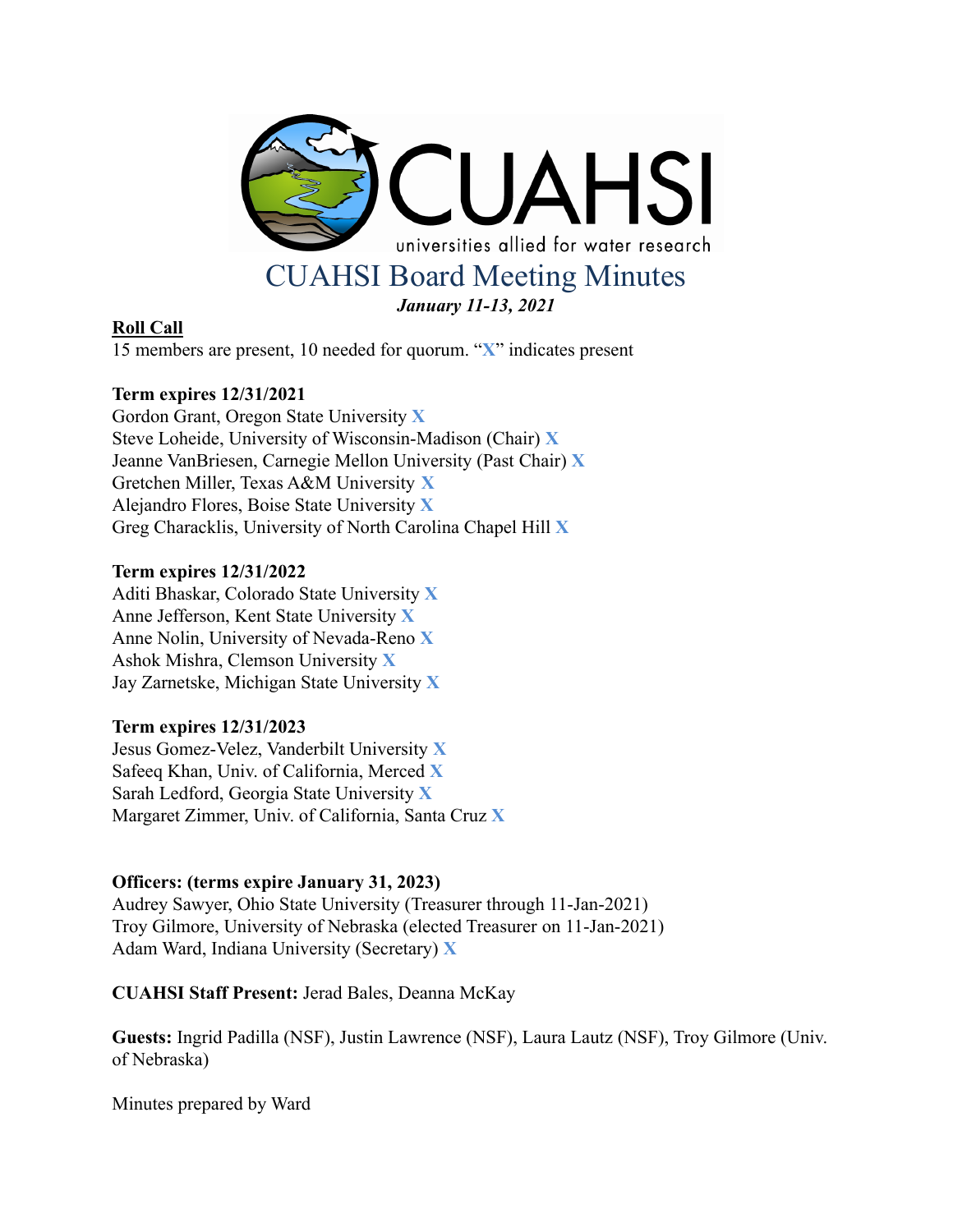## **2021-01-11**

#### 12:00 EST Call to Order

- 1. Call to order
	- a. Loheide called the meeting to order, and welcomed Miller as the incoming Chair of the Board of Directors.
- 2. Election of Officers
	- a. Miller introduced the slate of officers that have been nominated to fill the positions of Secretary (A. Ward) and Treasurer (T. Gilmore) for a term beginning today and extending through the January 2024 Board meeting. She noted that each was nominated through an open process and are running unopposed.
	- b. Miller called the question to elect the slate of candidates put forth. Voting was implemented via Zoom, with votes tallied by Miller and confirmed by Loheide. Both officers were unanimously elected.
- 3. Executive Director's Report
	- a. Bales presented a summary of activity for CUAHSI (presentation archived with the minutes).
	- b. Bales reviewer current CUAHSI staff including recent hires and the organizational chart. He specifically noted that CUAHSI audits are being prioritized to ensure the organization is up-to-date on all required financial documentations.
	- c. Bales provided a summary of CUAHSI's existing projects and pending proposals, both are documents archived with the meeting notes. Bales discussed the impact of COVID on the portfolio, noting the cancellation of in-person workshops and meetings was the largest impact. He also noted that delays in federal budgets challenge the timing of collaboration with federal agencies.
	- d. Miller asked about staff capacity at CUAHSI to take-on additional projects vs. overly committed with the current portfolio. Bales expressed the staff is sufficient to keep-up with current efforts, though the mix of staff talent and projects is constantly changing and responding as projects come and go. Bales also suggested there is a role for CUAHSI to support the mission of federal agencies with stable funding, which would lead to a known and predictable workload and obligations.
	- e. Grant asked how Bales considered if a new project is appropriate for the CUAHSI portfolio. Bales reported that the NSF Cooperative Agreement is, in his view, an opportunity for expanding services. He also indicated consideration must be given to expanding CUAHSI partners and diversifying the ways the organization supports the community.
	- f. Bales reviewed the strategic goals guiding CUAHSI for the 2018-2023 period, which include:
		- i. Promoting discovery in the water sciences through water data services. Bales highlighted the growth and stability of HydroShare and the CZ Hub proposal as key successes.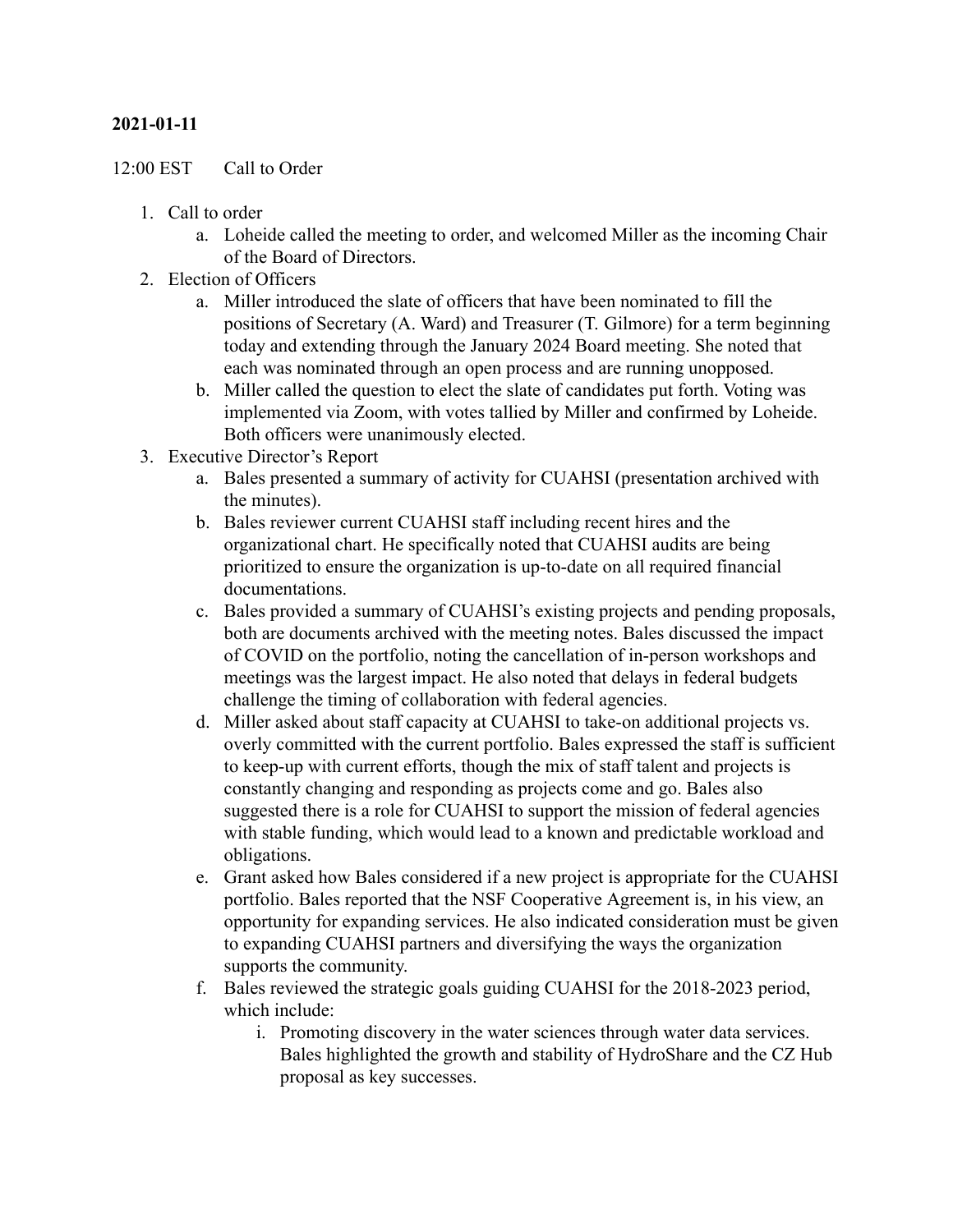- ii. Fostering and facilitating the integration of hydrologic science with innovatative. multidisciplinary educational and scientific communities. Bales reflected on the training partnerships with NOAA and NASA.
- iii. Grow and diversity CUAHSI partnerships. Bales reflected on the current and pending activities just presenting, considering this a success in the number and diversity of programs, specifically noting the expansion to undergraduate institutions.
- iv. Increase visibility, reach, and reputation of CUAHSI in the diverse water community. Bales reported investments in marketing and growing participation in CUAHSI programs as an indicator of success in this goal, as well as the setting and implementation of DEI goals for the organization.
- g. Bales reflected on 2020 priorities and those set for 2021 (see slides in presentation for enumerated activities).
	- i. In summary, 2021 priorities include (1) growth of CUAHSI computer services, (2) HydroShare enhancements, (3) implementing a data services communications and outreach plan, (4) implementing a strategy to grow engagement of undergraduate students, (5) implementation of the DEI plan, (6) the CZ Hub being fully operational, and (7) growth of CUAHSI's funding.
	- ii. Bales reported success becoming an approved data repository for several journals. Flores asked how much effort will be required to add this status for other journals, or if this is a 'given' now that CUAHSI is approved. Bales reported the CoreTrustSeal certification and status as a DataOne Node will make this process easier, and the application will be submitted in 2021. He is currently focused on the plan for continuity of operation that is required for this application, which will enable connections to DataOne and Web of Science. This will position CUAHSI as acceptable without requiring significant work after this is completed. Miller initiated discussion of DataOne and CoreTrustSeal, clarifying that these are external certifications that build trust in the data services.
- 4. NSF Report
	- a. Lautz introduced herself, Lawrence, and Padilla from the NSF.
	- b. Lautz discussed the Earth in Time report that was recently released by the National Academies. She noted this report is important to NSF as it helps identify challenges and set strategic directions for future investments. Lautz specifically noted the potential of a Near-surface Geophysics Center in the future and a call for continental critical zone science, both of which are related to past and present CUAHSI efforts. She also noted there is a call for a community-based standing committee to advise the GEO directorate on the future of cyberinfrastructure.
	- c. Lautz initiated a discussion in the response to COVID-19 within the hydrologic science community. Lautz reported that NSF has been working to address the impacts of the pandemic on the community, noting a goal of maximizing community support when possible. She noted the CARES act supported research specifically on COVID-19, but this was limited in the geoscience directorate and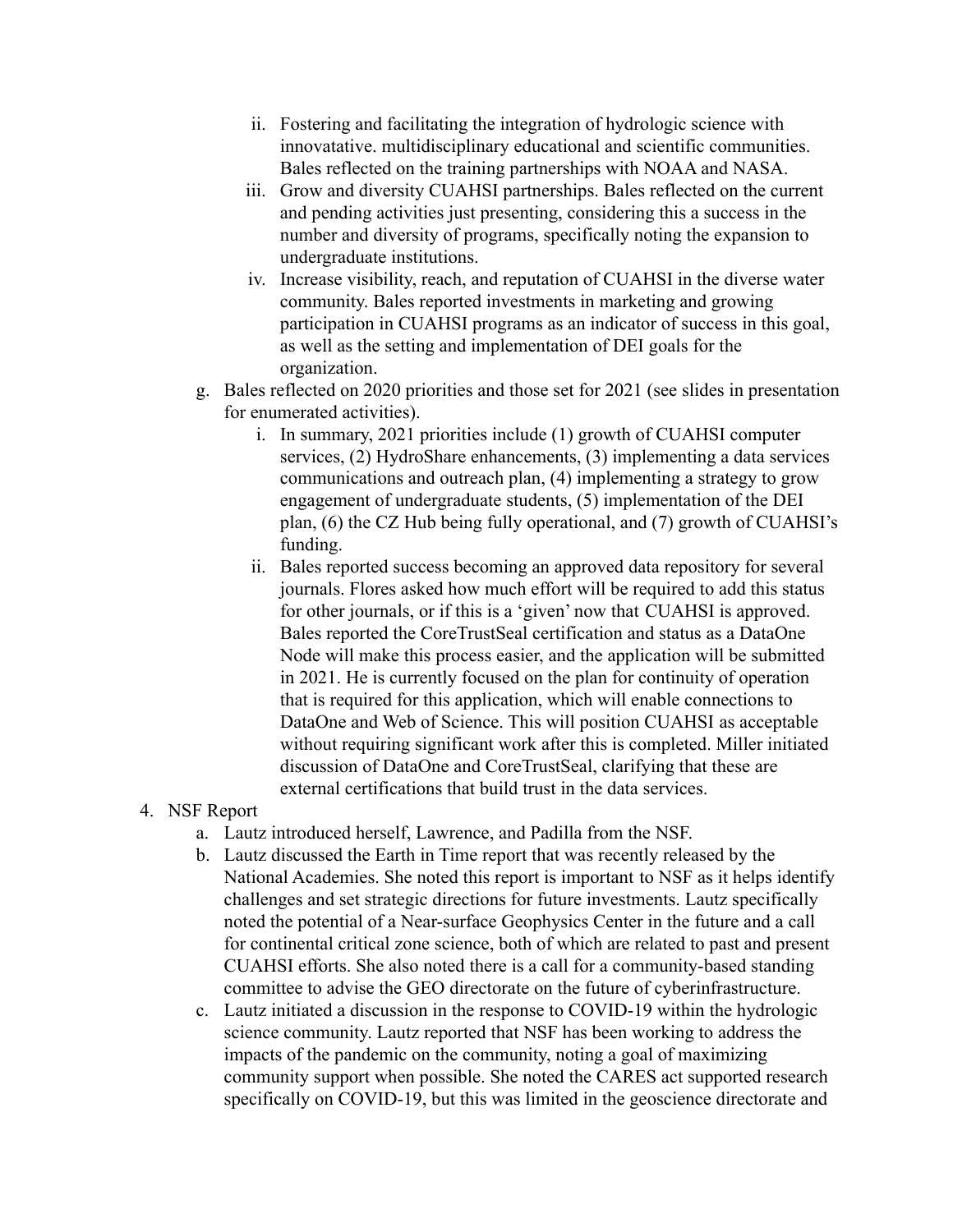no additional funds have been made available. Lautz emphasized that writing about COVID impact in annual reports is important to the NSF and should be reported. She noted that no-cost extensions justified on the basis of COVID conflicts has been possible, and rebudgeting may also be allowable.

- d. Grant initiated a discussion of imagery available via the Polar Programs Division and accessibility of these data to the hydrologic sciences community. Lawrence reported that these should be available by request for individuals with a current NSF award.
- e. Lautz initiated a discussion of the expansion of CUAHSI membership to undergraduate institutions. She noted the importance of engaging this community where they are, including meetings like regional GSA meetings and other meetings that would traditionally cater to undergraduate scholars.
- f. Miller asked about the potential for expanding funding available to PIs who have continued to pay personnel without being able to have them execute their field- or lab-based research. Lautz noted that keeping personnel employed with consistency is important to the future of the discipline. She suggested rebudgeting for awards early in their lifecycle is possible. If support is limiting opportunities as awards reach closure, she encouraged the community to reach out to program officers.
- g. The group discussed funds that are available for scientists who are struggling due to primary caregiving responsibilities, limited access to labs and field sites due to COVID, and other circumstances. Lautz indicated that -- across the board -- the best practice is to ask a program officer for advice and to learn what is possible. Bhaskar suggested that a CyberSeminar from the program officers would be helpful to ensure that the community is aware of what is available to PIs. Lautz indicated this discussion is ongoing at the NSF to ensure that the information is available to all PIs and not only those who specifically ask.

# 5. DEI Activities

- a. Miller introduced the draft DEI implementation plan that was circulated prior to the meeting. McCay provided a brief presentation summarizing the document.
- b. The group discussed the collection of demographic data, with the Board broadly supporting collection to establish a baseline of diversity in existing programs. The issue of IRB approval and if it were required was discussed.
- c. McCay and Miller initiated a discussion of forming a DEI standing committee to serve as a resource to the Board on any DEI-related initiatives. Bhaskar and Zarnetske noted that because DEI spans the organization's portfolio, this could readily become a huge scope of work if there is one committee taking primary responsibility. McCay suggested that a standing committee would not necessarily be responsible for the entirety of implementation activities, but would rather serve to consult on and contribute to other initiatives. For example, the biennial planning committee would write their own code of conduct, with input from and oversight by the DEI committee. Bales also indicated his view that the committee would help supplement efforts of staff and other standing committees, not serve as the sole party responsible to implement these activities across the organization.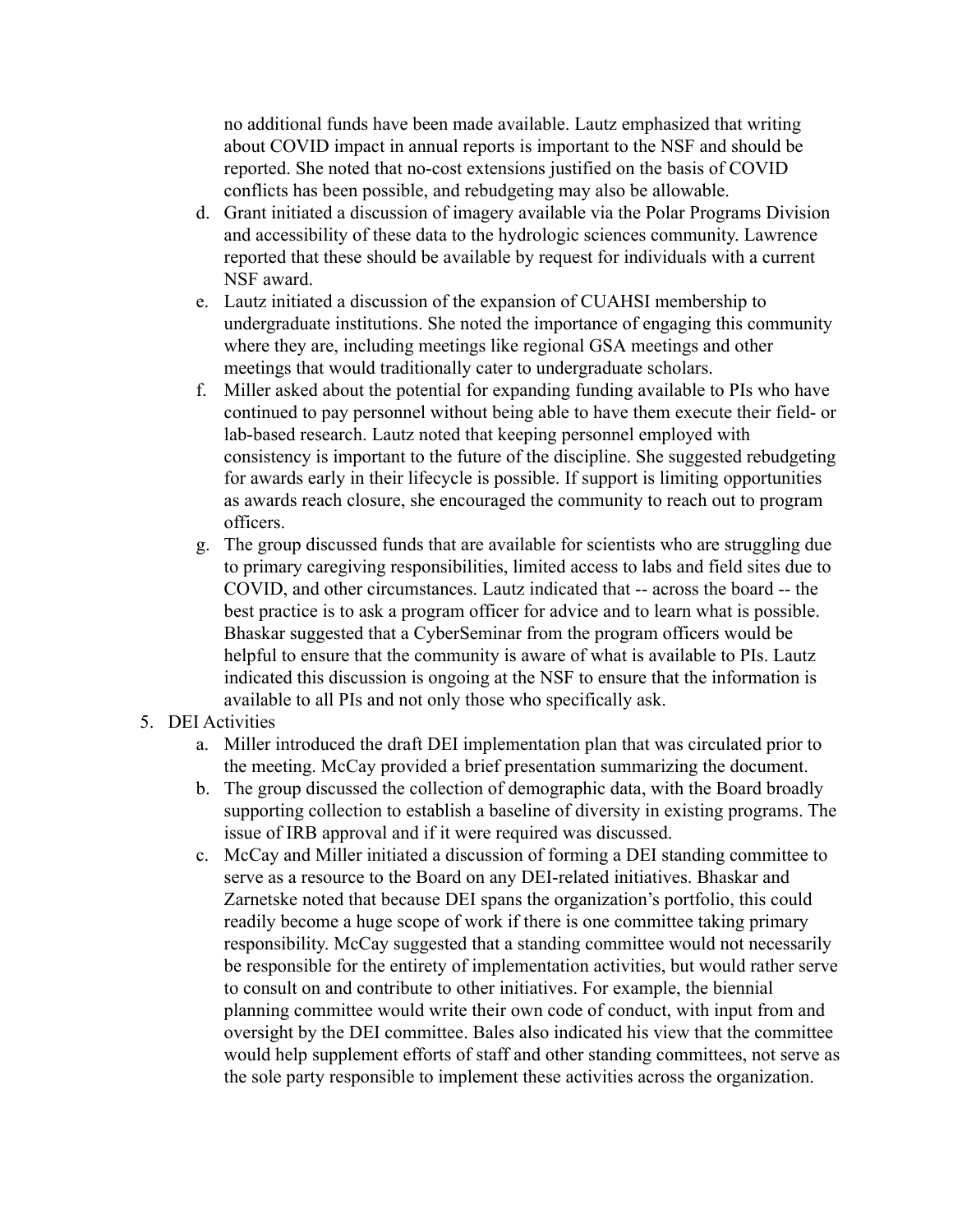- d. McCay shared a draft charge that would shape the role and function of the standing committee prior to the meeting, and initiated a discussion of this charge. Bhaskar suggested that proposing the creation of new activities should be explicitly within the standing committee charge, as this sort of input is welcome from other committees. Ledford suggested the charge be revisited to ensure that this charge is for the committee to provide input to other groups and giving them oversight, as opposed to being responsible for the implementation. Zarnetske expressed the challenge of writing the charge such that the committee not become a central clearinghouse for all DEI activity, but instead that the expectations are explicit and clear in terms of what the committee must do each year, and then the general charge of helping facilitate DEI advancement across the organization. Loheide suggested that the charge include 'generating and evaluating new ideas' to parallel the language used by other committees.
- e. Miller summarized that the Board is in support of establishing this committee, with an updated or clarified charge to reflect the discussion above. She will make the document accessible for editing and commenting as a google doc for the Board to provide input. Miller anticipates a vote to finalize the charge and establish a committee at the February 2021 meeting.
- **f. Action item: Miller to make editable, Board to review and edit prior to February 2021.**
- **g. Action item: McCay to make implementation plan editable as a google doc for comment, Board to provide input.**
- 6. Miller opened the floor to other business for the day. Hearing none, the meeting was adjourned for the day.

15:02 EST Adjourned for the day

# **2021-01-12**

*Changes in attendance relative to 11-Jan-2021: Standing committee chairs N. Tague, E. Habib, D. Karway and CUAHSI Staff J. Pollak joined the meeting for the standing committee reports. L. Flores did not join the meeting 12-Jan-2021.*

12:00 EST Call to Order

- 7. Standing committee reports
	- a. Hydroinformatics (Chair: N. Tague; Board Liaisons: Gomez-Velez, Mishra)
		- i. Tague summarized action by the committee over the past year. She highlighted the progress of the HydroInformatics Fellows, both of whom submitted manuscripts for publication. Tague reported a total of 5 awards were made in the most recent cycle based on 12 submitted applications, noting that two were fully supported and three partially supported. Tague discussed a CUAHSI-hosted community platform for sharing of tools and mutually supporting the community, which the committee will pursue in 2021. Pollak noted existing awardees used HydroShare to host their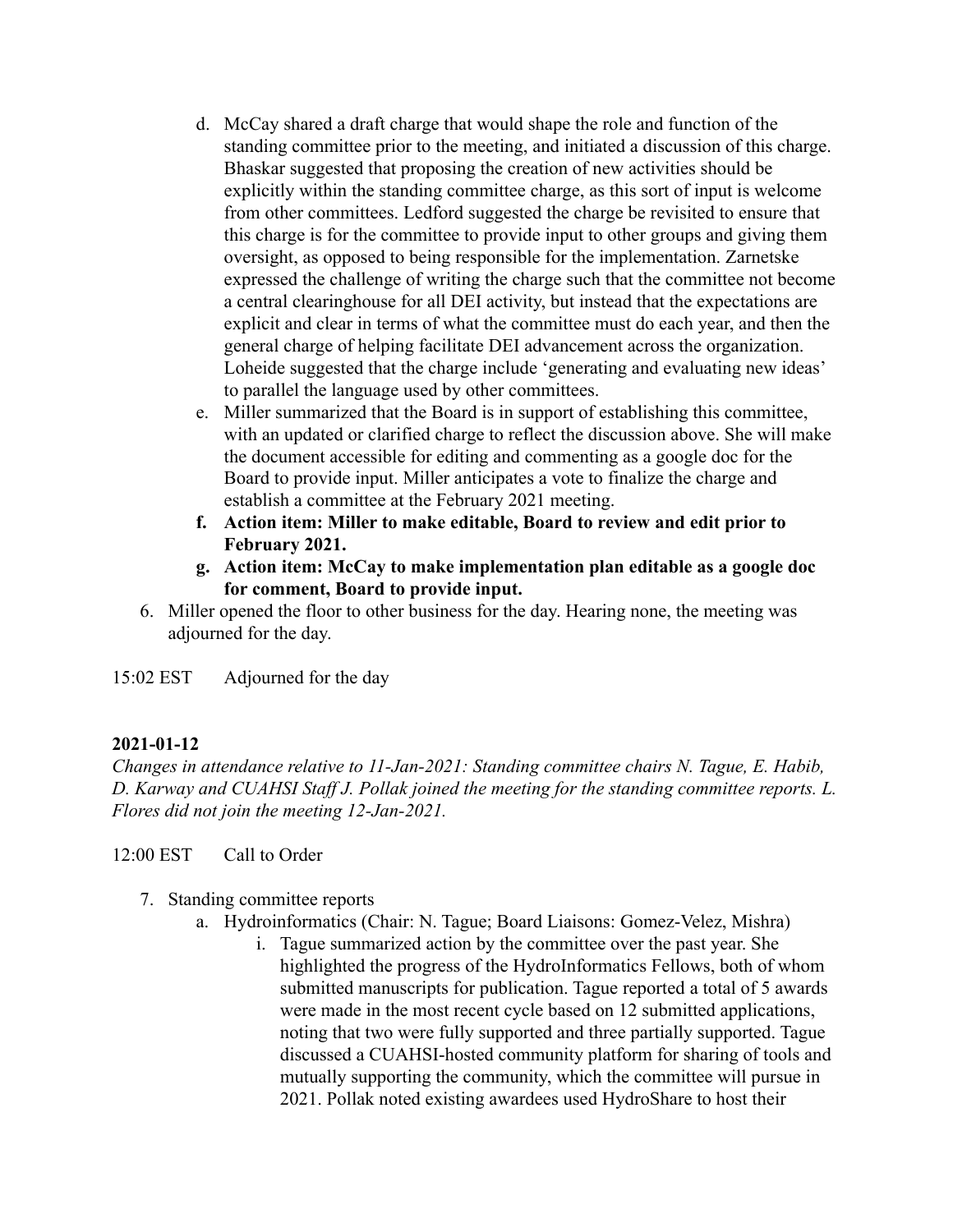software, and awarded proposals strategically link several existing services.

- ii. Bales encouraged the Standing Committee to consider how the HydroInformatics meeting could be integrated with the Joint Hydrologic Sciences meeting. Tague reported she would prioritize this on the agenda for the committee.
- iii. Grant asked about trends Tague has seen. She responded that students' skillsets are growing exponentially, and there is a large pool of creativity to build upon existing tools. Pollak indicated excitement in seeing formal partnership between hydrologists and computer scientists.
- iv. Padilla asked what engagement the committee has had with DEI activities, and about their plans moving forward. Tague noted there has been an informal focus on junior scholars and those who would not take on this work without the award, and the use of rubrics to minimize bias. She acknowledged the opportunity for the committee to more widely engage.
- b. Education and Outreach (Chair: E. Habib; Board Liaisons: Nolin, Zarnetske)
	- i. Habib summarized committee activities. He noted that the committee decided to hold on travel awards in light of the pandemic. He reported that the committee postponed the Let's Talk About Water competition for similar reasons. The LTAW program is adding a track for production of short films about water resources, and the 2021 competition will require plans for virtual events in light of pandemic concerns. Habib highlighted additional efforts including the Virtual University, HydroShare learning collection, and HydroLearn platform. He specifically highlighted the focus on undergraduate education in the HydroShare and HydroLearn activities. Committee plans for the next year -- in addition to their annual fellowship and award responsibilities -- include expanding membership of the committee, particularly with a focus on undergraduate institutions. They are also considering a workshop focused on digital platforms for education, and efforts to make CZ Science more accessible to undergraduate scientists and considering how a pathfinder-like program can be constructed to engage a broader community with CZ efforts.
	- ii. Ledford suggested that virtual LTAW events could be recorded and distributed for virtual consumption. Pollak indicated that the event legacy was an explicit consideration, so applicants were required to include a plan for this sort of activity.
	- iii. Grant initiated a discussion of a film showcase. Pollak is working on aligning this sort of effort with World Water Day and in collaboration with the Global Water Futures center at U. of Saskatchewan.
	- iv. Nolin suggested an activity for the committee to update an inventory of skills required for student succession hydrology and water resources, including what knowledge and skills are essential. Habib indiciated the committee has considered a standardized curriculum or body of knowledge in the past, but this was not pursued. The committee discussed the need to link hydrologic education fundamentals to societal benefits as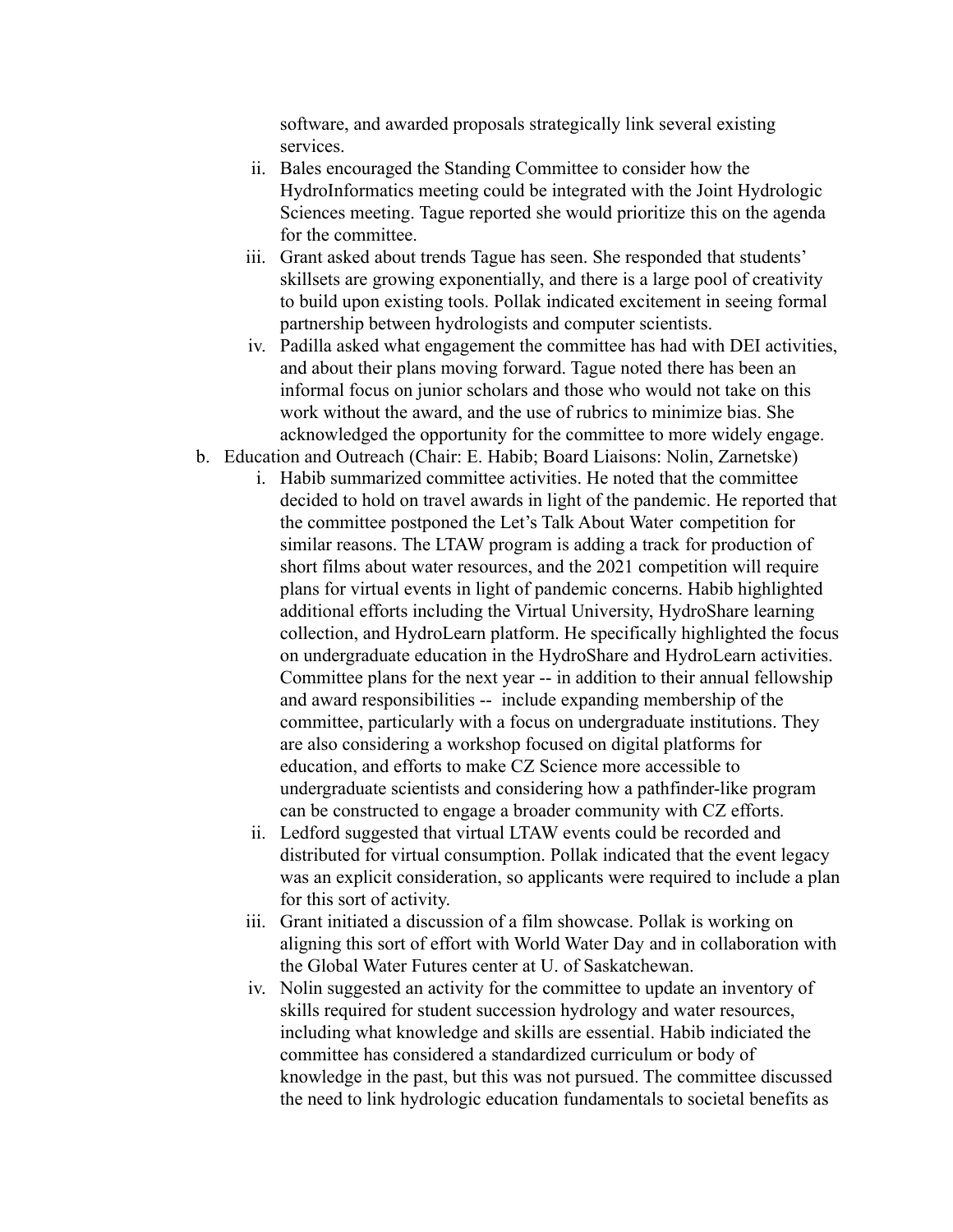a way to engage undergraduates. The group discussed how other fields have done this (e.g., environmental engineering), other hydrology initiatives (e.g., AIH's list of courses), and opportunities to ensure a robust and consistent training.

- c. Instrumentation (Chair: D. Karwan; Board Liaisons: Flores, Jefferson)
	- i. Karwan reviewed activity by the committee in the last year, including successfully awarding instrumentation discovery travel grants modified for pandemic conditions. Key goals for 2021 include (1) expanding the IDTG, including an opportunity to expand the program to support diverse scholars; (2) expanding committee membership to diversity representation on the committee including a formal committee member rotation schedule; and (3) hosting workshops associated with the Joint Hydrologic Sciences meeting.
	- ii. Bales noted there is funding for programs like ITDG and Pathfinder programs as part of the CZ Hub project.
	- iii. Grant suggested the Joint Hydrologic Science meeting as an opportunity for all committees to generate new and innovative ways to engage the community at the conference, including building skills for attendees.
	- iv. Jefferson asked about feedback to IDTG applicants. Pollak reported feedback was provided in a more comprehensive way across all programs in 2020.
	- v. Loheide suggested assessment of community needs around instrumentation. Karwan indicated this is an issue the committee is aware of, and is working on, but the diversity of needs in the community is challenging. Lautz indicated the Earth in Time report includes a call for near-surface geophysics community capability (center). She also suggested that there is human infrastructure and cyberinfrastrucutre associated with centers that would need to be considered. She also indicated a need for articulation of how a center would enable new discoveries that would not be possible without the investment.
- d. Longitudinal survey results
	- i. Pollak reviewed results of a longitudinal survey focused on the impact of CUAHSI investments in students via grants and fellowships. The presentation is archived with the meeting materials.
	- ii. Miller asked about the frequency with which these data would be revisited and presented to the Board. Bales indicated there is an emphasis on data collection to make this easier in the future. Staff will be conducting a similar post-hoc assessment of educational training programs and meeting attendance, and will also focus on data collection concurrent with activities moving forward.
	- iii. Jefferson asked if there was a bias toward recent recipients. Pollak reported effort to track down awardees via a number of mechanisms, noting that the effort was comprehensive and moves across industries or institutions would not have caused a bias.
- e. Standing committee business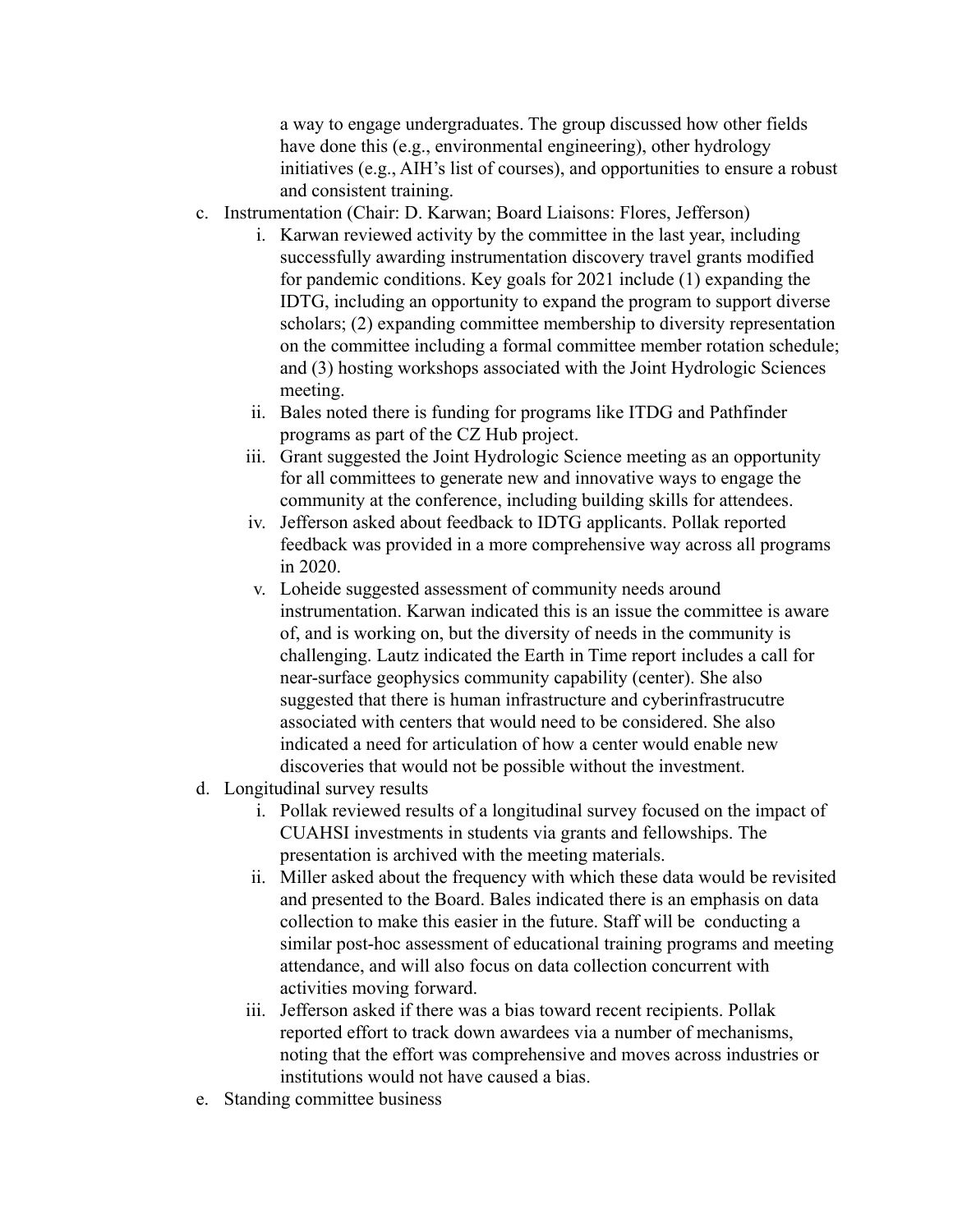- i. Miller initiated a discussion of standing committee chairs and liaisons. Pollak reported that potential future chairs for E&O (B. Wemple) and HydroInformatics (Vidya Samadi) have been identified.
- ii. Pollack indicated some discussion has been ongoing about term limits on committee membership, possibly in 3-5 year durations with a staggered rotation. This would ensure members do not become stagnant and actively recommit to their term of participation. VanBriesen suggested the potential of limiting membership on a standing committee to two consecutive terms, where members could rejoin after having one year off, to ensure turnover will occur and new ideas and perspectives reach the committee.
- iii. The Board discussed the role of Liaisons for committees. Miller asked each person to reflect on where they could best contribute to CUAHSI and its mission, and she will seek volunteers for the positions tomorrow.
- 8. Biennial Meeting Planning
	- a. Gomez-Velez reviewed planning status for the July 2021 Biennial Meeting. He made a brief presentation to the Board, archived with the meeting materials. The Board discussed the named lecturers, planned sessions, panels, and workshops. He shared a draft schedule with the Board, noting that it will be tentative as speakers and events are finalized.
	- b. The group discussed plans for allowing a virtual option for the meeting, or for a fully virtual option if that is required. Gomez-Velez expressed a need for input on how to host the meeting in a hybrid format or online-only format.
	- c. The group discussed how to assess participation intent from organizers, speakers, and attendees. This has not been initiated to-date, but will be important to understand how much travel will be possible for attendees.
	- d. VanBriesen articulated key questions of (1) would we proceed with a fully virtual conference if public health considerations demand it, or postpone? and (2) would we want a virtual option for those not able to participate in person? The general response of the Board was that a hybrid model would be challenging and may require infrastructure that we do not currently have in place. Bales expressed concern about the logistical challenges of implementing a hybrid model given current staff, budgets, and timeline. Nolin suggested requesting a supplement and outsourcing the logistics to a private vendor.
	- e. Grant voiced a preference to postpose rather than host a virtual meeting, citing virtual meeting fatigue and the lack of providing interpersonal interactions.
	- f. VanBriesen and Ward suggested the convening of a series of presentations, panels, working meetings, discussions, or other activities spread over several weeks. This would use a format completely different from a traditional scientific meeting, but might reinforce the role of CUAHSI in the community.
	- g. The group discussed the potential of fracturing the community along lines of will have had access to a vaccine or is not in a high-risk demographic being able to attend, while others are not able to travel. Gomez-Velez suggested an exciting and different format for the community would be a logical path forward.
	- h. Characklis questioned the appetite for online events during what is traditionally a time reserved for field- and vacation-season.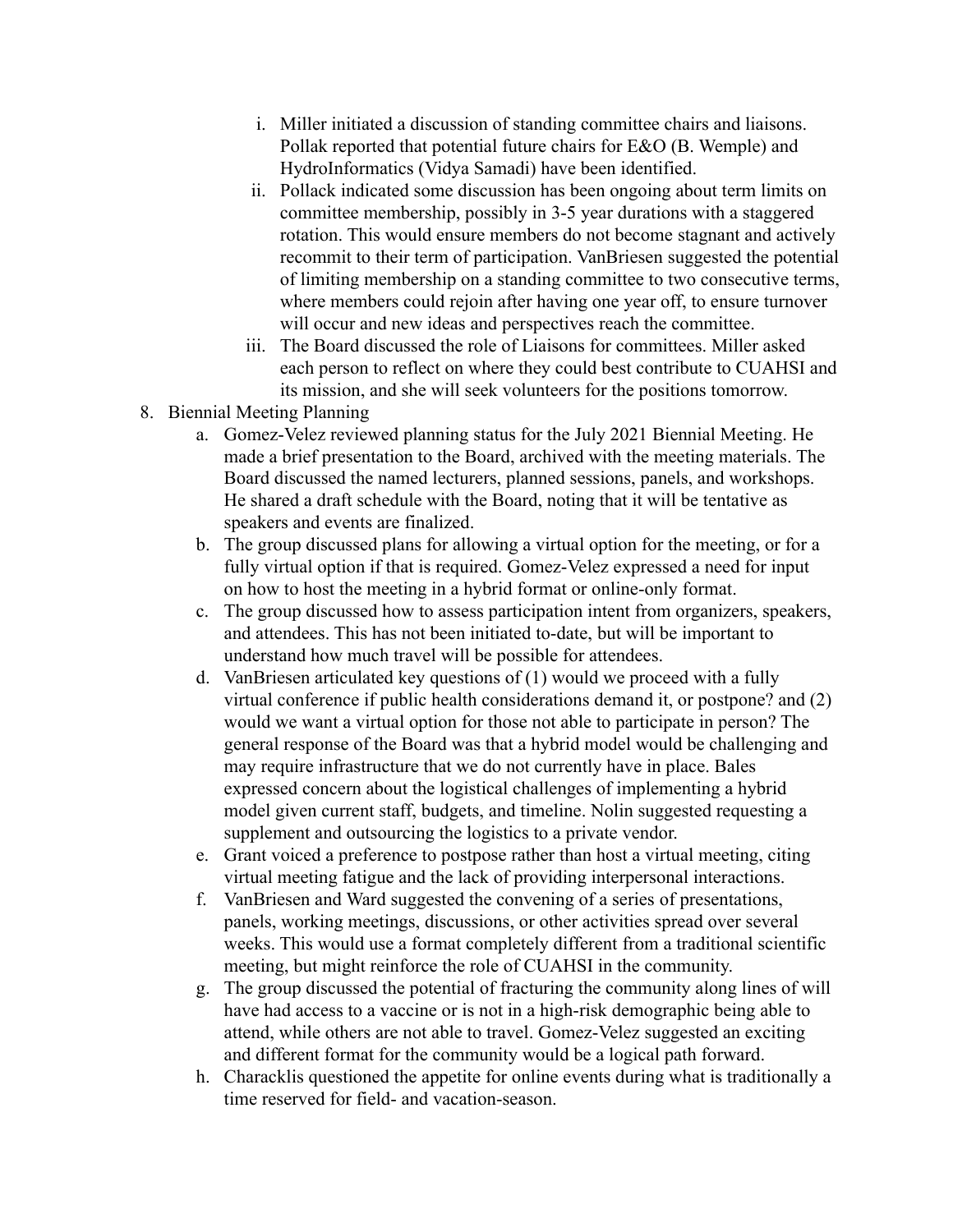- i. The Board discussed the costs and benefits of the conference, and what would be lost from the mission for the organization if the meeting were reimagined.
- j. Bhaskar noted the importance of giving some platform and recognition to the keynote speakers and others who have already been invited.
- 9. CUAHSI Statement on COVID and P&T Impacts
	- a. VanBriesen led a discussion of COVID-19 impacts on faculty work, productivity, and evaluations, and what role or opportunity exists for CUAHSI in these conversations.
	- b. The group discussed what role CUAHSI could play, and if universities would listen. Bhaskar proposed a statement from CUAHSI enumerating the possible impacts of COVID on hydrologic science that would help individuals articulate the impacts to their promotion and tenure committees.
	- c. The group discussed existing systems for promotion and tenure. The opportunity to use narrative sections to articulate your contributions relative to norms in their fields. Loheide suggested an opportunity here to help members articulate their progress and how the field was impacted would be one opportunity for CUAHSI.
	- d. The group was broadly supportive of a document that would help articulate the unique challenges faced by hydrologists in response to the pandemic.
	- e. Several board members endorsed the idea of a white paper that could accompany dossiers to help frame the pandemic impacts and responses.
	- f. The Board agreed this topic was important and additional discussion will be scheduled at a future meeting.
- 10. Miller opened the floor to other business for the day. Hearing none, the meeting was adjourned for the day.

15:00 EST Adjourned for the day

# **2021-01-13**

*Changes in attendance relative to 11-Jan-2021: Roxanne Beltran joined to present a study on accessible and equitable fieldwork and lead a discussion on the topic. A. Mishra was not in attendance for this day of the meeting.*

# 12:00 EST Call to Order

- 11. DEI Training for the Board: Planning and Implementing Inclusive Field ACtivities
	- a. R. Beltran presented her recent paper *How Field CoursesPropel Inclusion and Collective Excellence* to the Board.
	- b. Flores initiated a discussion about best practices for CUAHSI, as a national organization, to engage in some of the preparatory work to ensure an inclusive field camp, and if it could be done remotely. The group discussed the need for engagement and norming of the experience in preparation.
	- c. Ledford discussed the costs and time commitments associated with traditional field camps in geologic science programs, asking if a day-trip approach is a plausible alternative. Beltran indicated important gains can be achieved with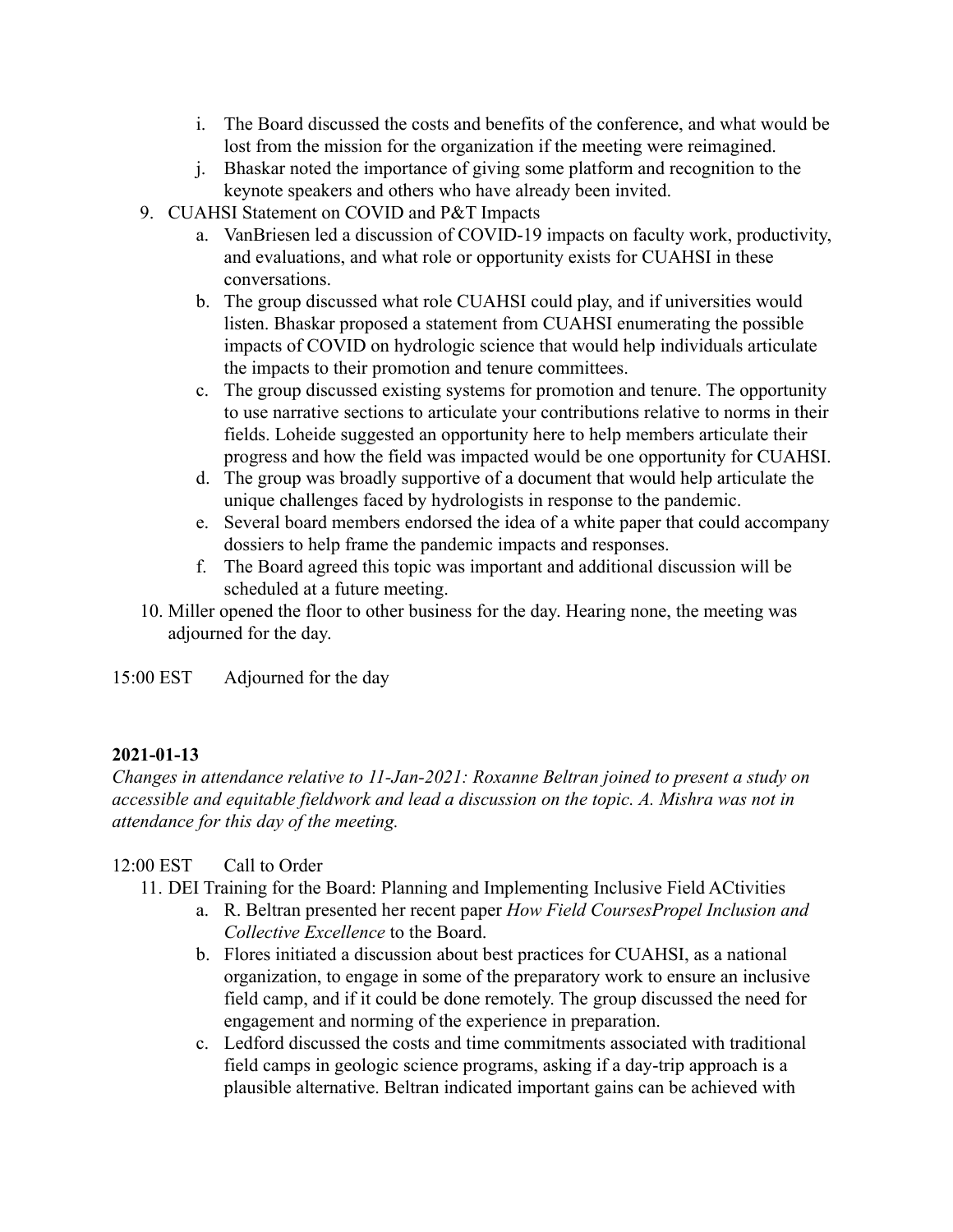online activities or short observational experiences (even in a distributed, individualized format delivered online).

- d. Miller asked about the role of the instructor in setting an inclusive tone for the course. Beltran reported this was not studied in their work, but agreed anecdotally that the instructor of a field experience and the way they interact with students and their experiences are critical in the success of a field program.
- e. Zimmer initiated a discussion of the timing of field experiences. Beltran noted that early drop-outs are a challenge, with most attrition during the first two years in a major. She suggested engaging field experiences early in the curriculum are important in retention within a major. Zarnetske noted that these experiences can also be important in 'capturing' majors, where students may not know what a career in hydrology might entail. Beltran noted that she had identified a retention issue, but these strategies may also be important for recruitment of undergraduates.
- 12. Vision for Undergraduate Student Engagement
	- a. Bhaskar asked what we know about the demands or desires from undergraduate institutions. Zarnetske indicated a range of interests, including opening access to resources for their students. He suggested that making sure it was clear that these institutions are welcome to participate is critical, and that the committee report includes several suggestions. Zarnetske indiciated key activities of (a) marketing to ensure PUIs know they are welcome, and (b) assessment of their specific needs, and (c) articulation of membership benefits to clarify why undergraduate institutions would join the organization.
	- b. Nolin suggested strategic partnerships to build pipelines of undergraduates into research projects at graduate institutions (e.g., summer positions) may be a successful model for engagement.
	- c. Grant suggested considering water resources issues as an 'onramp' to CUAHSI participation.
	- d. Loheide indicated online education and training could be a possible onramp that would benefit a broad community. He noted that many on the Board view themselves more broadly than pure hydrologists, and it is important to make the breadth of the discipline accessible. He further noted that making it apparent that a community exists whose interests might parallel yours as a student is important, vs. a condition where undergraduates may only see one person associated with water resources. Loheide noted the 'onramp' is needed for hydrologic sciences as a discipline, not just in the narrow sense of graduate training and research.
	- e. Bales noted that many comments have been focused on building pipelines to graduate school and research. He noted that meeting and serving the undergraduate community where they are is equally important.
	- f. Jefferson suggested that pulling together and organizing resources for hydrology educators, particularly in introductory courses, is one way to serve instructors and undergraduate institutions. She gave the example of small programs where the instructor for undergraduate hydrology or hydrogeology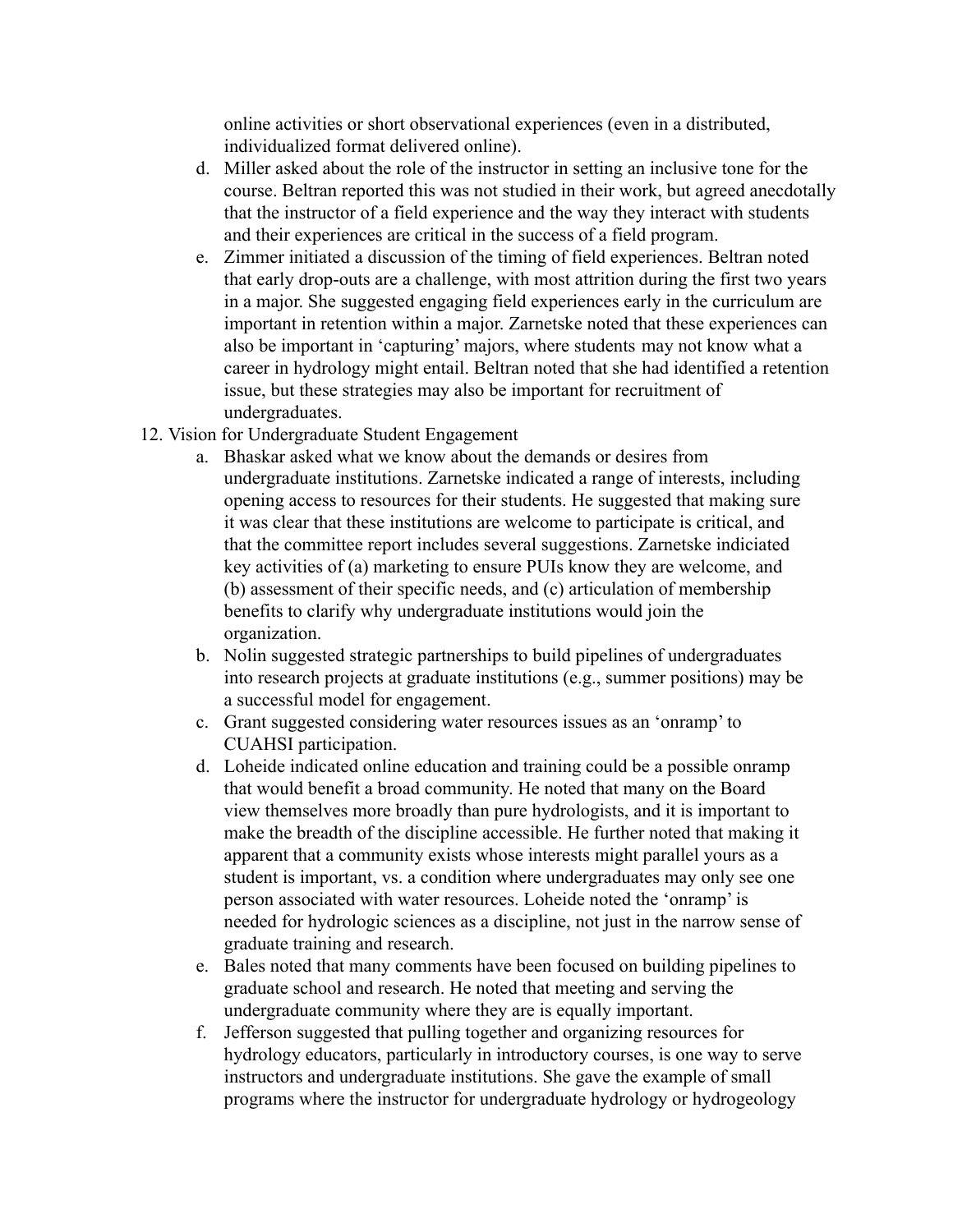might be the 'closest to a hydrologist'.

- g. Zartnetske and Miller noted there is a need for engagement with our colleagues at undergraduate institutions to understand exactly where they are and what CUAHSI can do to serve them.
- h. Characklis emphasized the need to show a path from undergraduate training to careers in hydrology as a way to engage undergraduates. He noted the ability to link basic research to policy decisions and outcomes is presently lacking and would be a way to advertise the discipline and attract a different cohort of students.
- i. Miller articulated a need to identify both short-term, quick-wins and a strategy with concrete actions for the organization to take in the longer term (as a Board, staff, or via committees).
- j. Zarnetske emphasized the need to form an advisory panel with members from PUIs to help review current activities and identify needs and opportunities, as opposed to starting to build without an understanding of what is actually optimal. Miller initiated a discussion of an ad hoc committee focused on PUIs and broadening membership. The group also discussed the tangible step of revisiting the dues structure and requirements for joining.
- k. Miller initiated a discussion of a CUAHSI-centric REU program or undergraduate fellowship program. Bhaskar indicated interest in developing a fellowship specifically targeting underrepresented minority students. Flores expressed interest in CUAHSI sending a request for community engagement, seeking partnerships with external stakeholders as opposed to initiating new, community-wide efforts. Zarnetske noted programs like INSTARTS and EMERGE at the Society for Freshwater Science as possible models for mentoring programs that include community partnerships. Miller suggested these might be appropriate roles for a future DEI committee.
- l. Bhaskar suggested networking of students and faculty as a useful role for CUAHSI. Loheide suggested a pathfinder-like program that would have students moving between institutions as an objective, possibly with CUAHSI serving as a clearinghouse to connect opportunities and students to one another in a matchmaking role, which he likened to the way programs and residents are matched.
- 13. Joint Hydrologic Science Meeting
	- a. Bales updated the Board on the planning for the JHSM. He reported a planning committee within CUAHSI includes Bales, VanBriesen, two early career representatives, noting a diverse representation in the group. Bales also formed two advisory panels to help keep members engaged and ensure early career and student perspectives are represented. Bales is also receiving input from the standing committees. Bales reported the program committee - both the CUAHSI and AGU representatives - will begin to meet monthly to prepare for the 2022 meeting. The meeting is anticipated to include about 1,000 attendees.
	- b. Bales anticipates a formal MOU in the coming weeks, which he will present to the Board for their consideration and approval. He continues to await a budget for CUAHSI staff time in planning and also an estimate of revenue generated.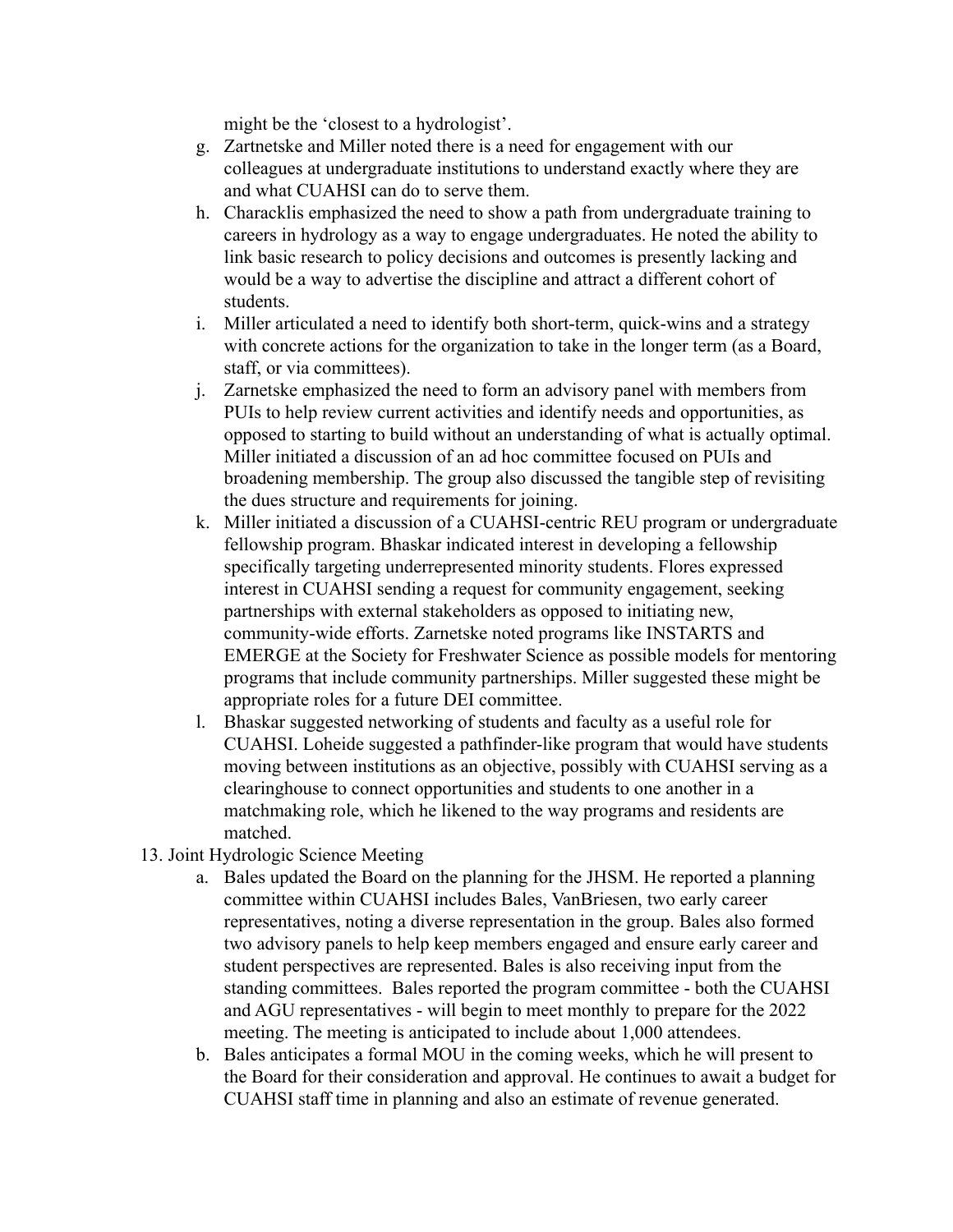- c. Bales initiated a broad discussion about what CUAHSI wants to get out of the meeting, to ensure the organization's goals are met, noting this is critical to represent CUAHSI in the planning process.
	- i. Miller indicated a need for visibility and awareness, with each attendee knowing who CUAHSI is and at least one service they could engage with.
	- ii. Gomes-Velez wants to ensure CUAHSI's awards and traditions are visible if this is replacing the Biennial meeting. Bales indicated the role of named lectures and awards would be part of the discussion. Miller suggested CUAHSI's named lectures could be integrated into the program.
	- iii. Ledford asked if and how related disciplines such as biogeochemistry or geomorphology - would be represented at the meeting, in contrast to 'pure hydrology'. The multidisciplinary nature and extent of the participants should reflect CUAHSI's membership.
	- iv. Several members suggested tracks focused on education, policy, and DEI would be logical to highlight CUAHSI's strengths. Jefferson also noted CUAHSI's strengths in hydroinformatics and instrumentation should be featured. Bales envisions the standing committees as important in this effort.
	- v. Loheide underscored the need for creating a small meeting feel in terms of community events and opportunities for informal engagement, and more free-ranging discussions associated with scientific presentations. Bales also discussed longer talks and time for post-talk engagement.
	- vi. Flores suggested the creation of an action-oriented program, where people leave the meeting feeling motivated for a new project, collaboration, or proposal. Put another way, the meeting should catalyze efforts that initiate new products or projects. This could include spinnin up working groups, or even activities in advance of the meeting to initiate these activities. Bhaskar noted this would be helpful if there were more focused themes to rally groups of scholars around smaller groups.
	- vii. Miller and Ward suggested removal of alcohol-themed events and open distribution of alcohol at the meeting to advance DEI objectives.
- d. Bales introduced the concept of a vice chair for one meeting becoming the chair of a future meeting, which was proposed recently.
	- i. VanBriesen asked if the Board likes this plan, or if CUAHSI would prefer a Board member be in that role in 2024, noting that she may not be a Board member at that time. Bales suggested that CUAHSI may not need to follow this rotation and could adjust as-needed.
	- ii. Loheide suggested possibly adding a second vice-char to the present meeting as an 'understudy' in an effort to preserve institutional memory. VanBriesen noted the Board can establish advisory panels and committees, and a committee could exist.
	- iii. Miller asked about CUAHSI's Executive Director serving as the program chair. Bales reported that he would be on the steering committee in the future, but possibly not chairing the planning on behalf of CUAHSI.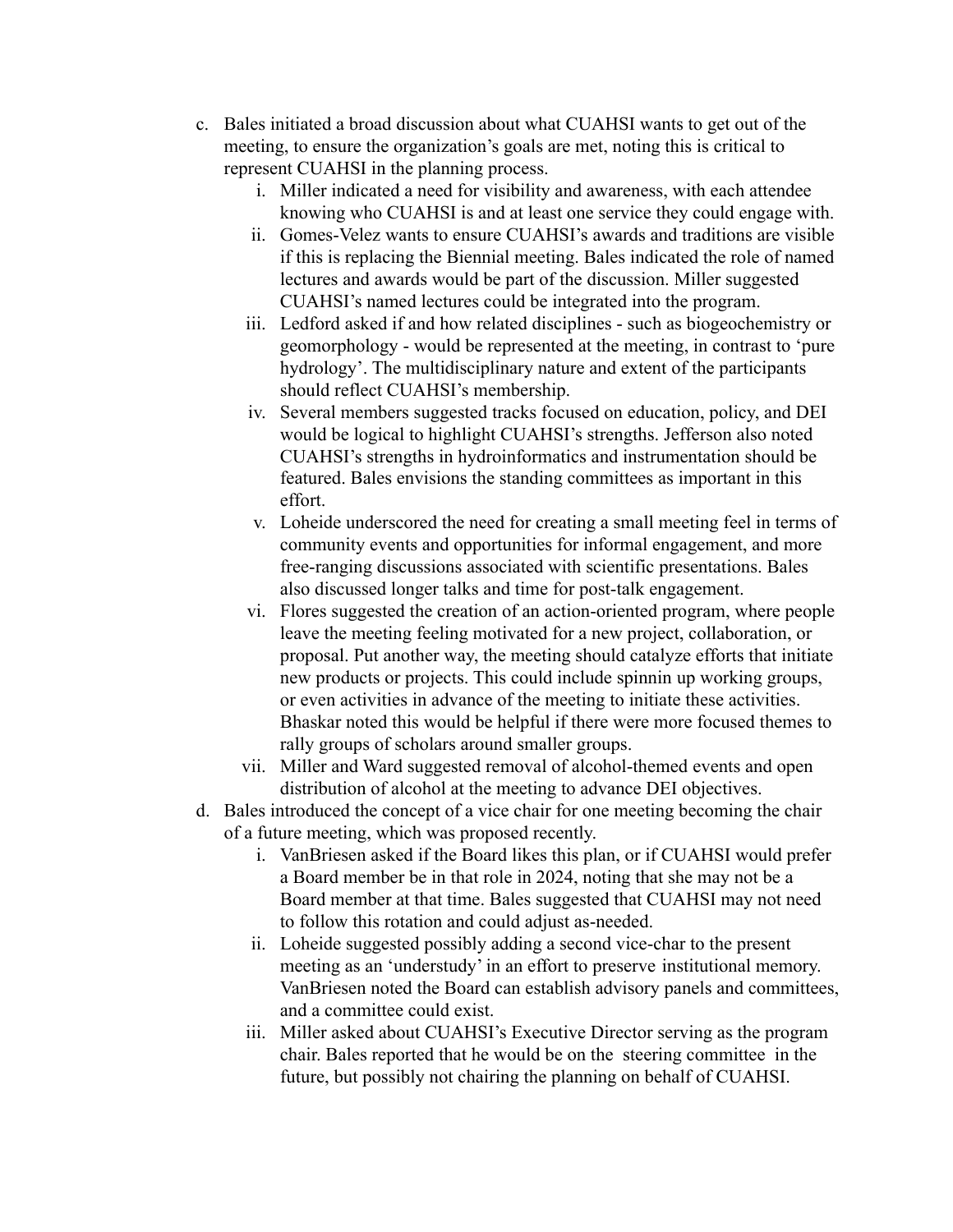- iv. Miller suggested the Board being represented, whether by a current Board member or someone who has been on the Board and would be an advisor to the Board, would be logical.
- 14. Board of Directors Business
	- a. Election of future chair
		- i. Miller opened the floor to nominations for the next Chair of the Board of Directors. Flores and VanBriesen were nominated, each giving a brief overview of their vision for the organization.
		- ii. Votes were cast by secret ballot as direct messages to Ward via the meeting platform. Ward tallied the votes and shared screenshots with Miller to confirm the vote tally. Flores was elected as the future chair of the Board.
	- b. Election of ExCom members-at-large
		- i. Miller opened the floor to nominations for at-large members of the Executive Committee. Jefferson and VanBriesen were nominated to serve as at-large members to the executive committee.
		- ii. Votes were cast by secret ballot as direct messages to Ward via the meeting platform. Ward tallied the votes and shared screenshots with Miller to confirm the vote tally. Both Jefferson and VanBriesen were elected as at-large representatives of the Board for the Executive Committee.
	- c. Standing Committee Liaisons
		- i. The group discussed standing committee liaisons for 2021, and established the following commitment:
			- 1. Hydroinformatics: Mishra, Zimmer
			- 2. Education & Outreach: Nolin, Khan
			- 3. Instrumentation: Bhaskar, Jefferson
		- ii. Other Board roles and responsibilities include:
			- 1. Biennial Planning: Gomez-Velez and D. Scott are currently on the committee.
			- **2. Action item: Miller to reach out to Characklis to gage his interest in serving on this committee.**
		- iii. Zarnetske and Ledford voiced willingness to serve as Board liaisons for a DEI committee if one were formed.
	- d. Meeting dates and times for Spring 2021
		- i. Mondays, 12-1pm EST is open for all Board members except Grant. Miller tentatively scheduled ExCom meetings for the first Monday of each month, and Board meetings for the third Monday of each month from 12-1pm Eastern.
		- ii. Action item: Miller to ask Grant if the time can be made available or if his conflict is only partial (e.g., only booked the 2nd M of each month).
	- e. Summer Board meeting scheduling
		- i. The biennial is tentatively scheduled for July 18-21, 2021. The Board should reserve those dates for attendance, and additionally reserve 22-23 July, 2021 for the Board meeting. Miller noted these dates may change